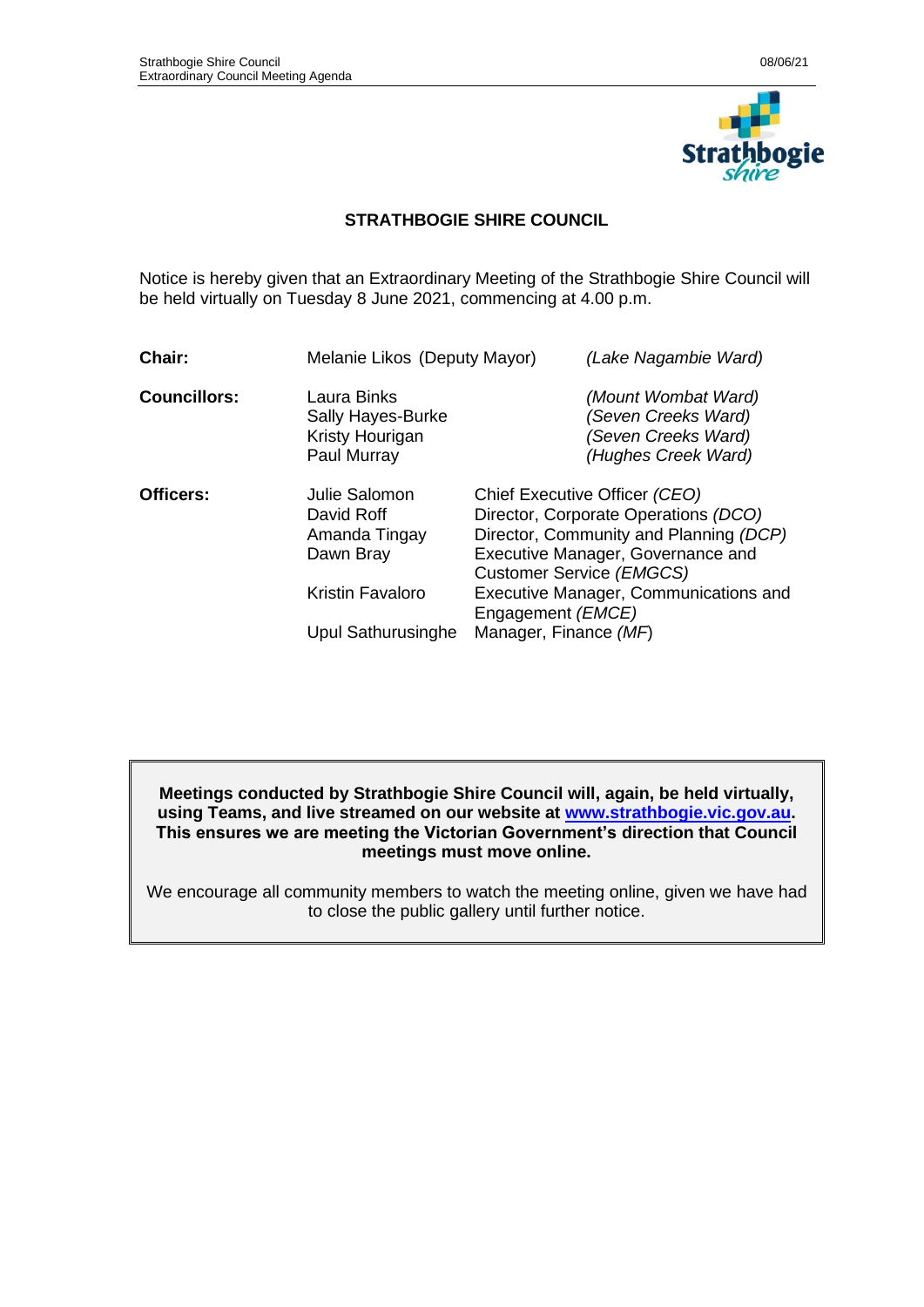# **BUSINESS**

- 1. Welcome
- 2. Acknowledgement of Traditional Land Owners *'I acknowledge the Traditional Owners of the land on which we are meeting. I pay my respects to their Elders, past and present'*
- 3. Apologies

Councillor Chris Raeburn (Mayor) Councillor Reg Dickinson

- 4. Disclosure of Conflicts of Interest
- 5. Officer Reports
- 6. Confidential Business

## Julie Salomon **CHIEF EXECUTIVE OFFICER**

4 June 2021

Council does not generally permit individuals to make audio recordings of meetings. Individuals are required to make a written request addressed to the Council (Director, Corporate Operations) should they seek to obtain permission to do so.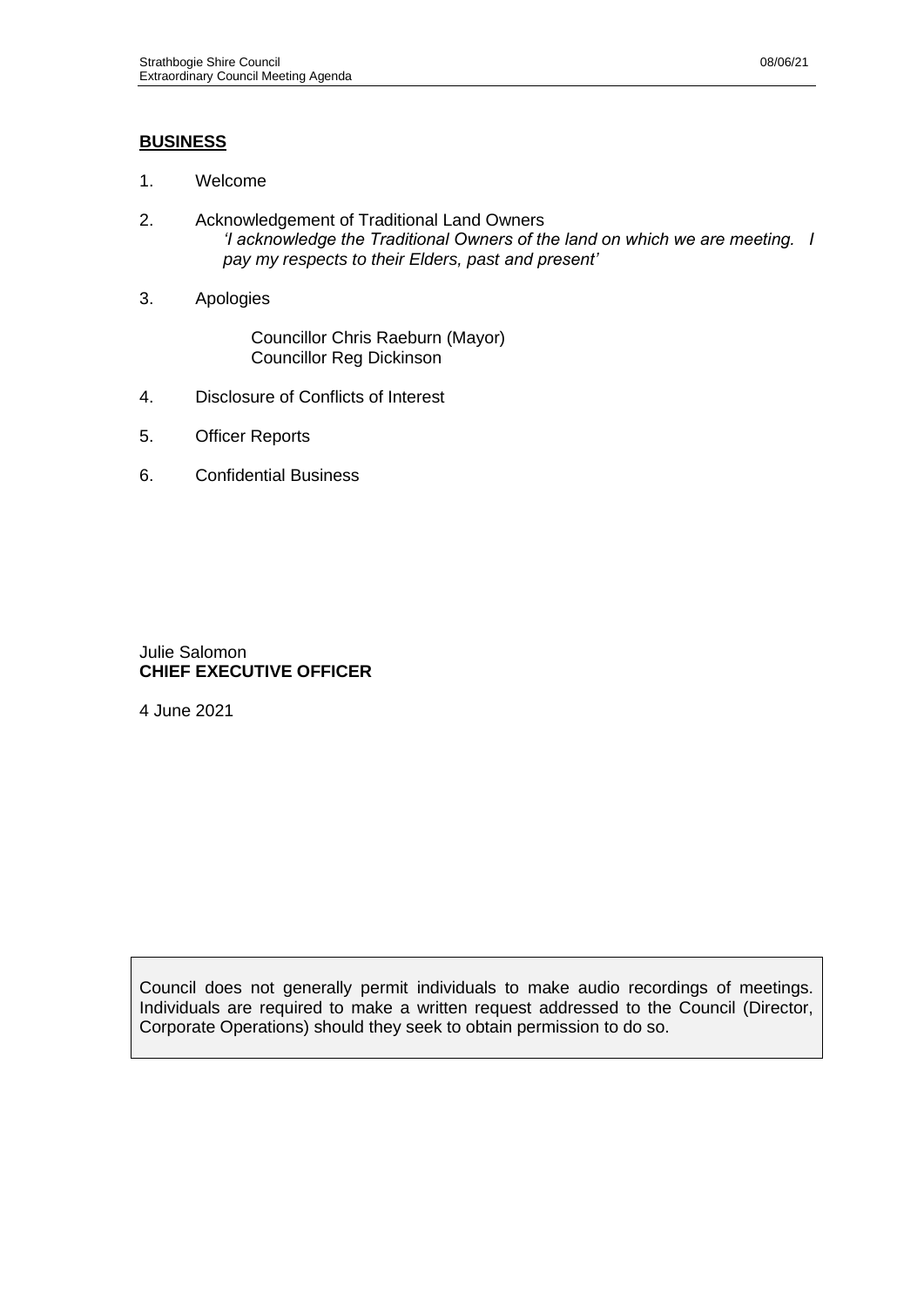# **REPORTS INDEX**

| <b>REPORTS</b>                                                                                                                                   |  |
|--------------------------------------------------------------------------------------------------------------------------------------------------|--|
| Draft 2021/22 Budget Report, Draft 2021/22 Revenue and Rating<br>Plan and Draft 2021/22 Fees and Charges<br>- Receiving / Hearing of Submissions |  |
| <b>CONFIDENTIAL BUSINESS</b>                                                                                                                     |  |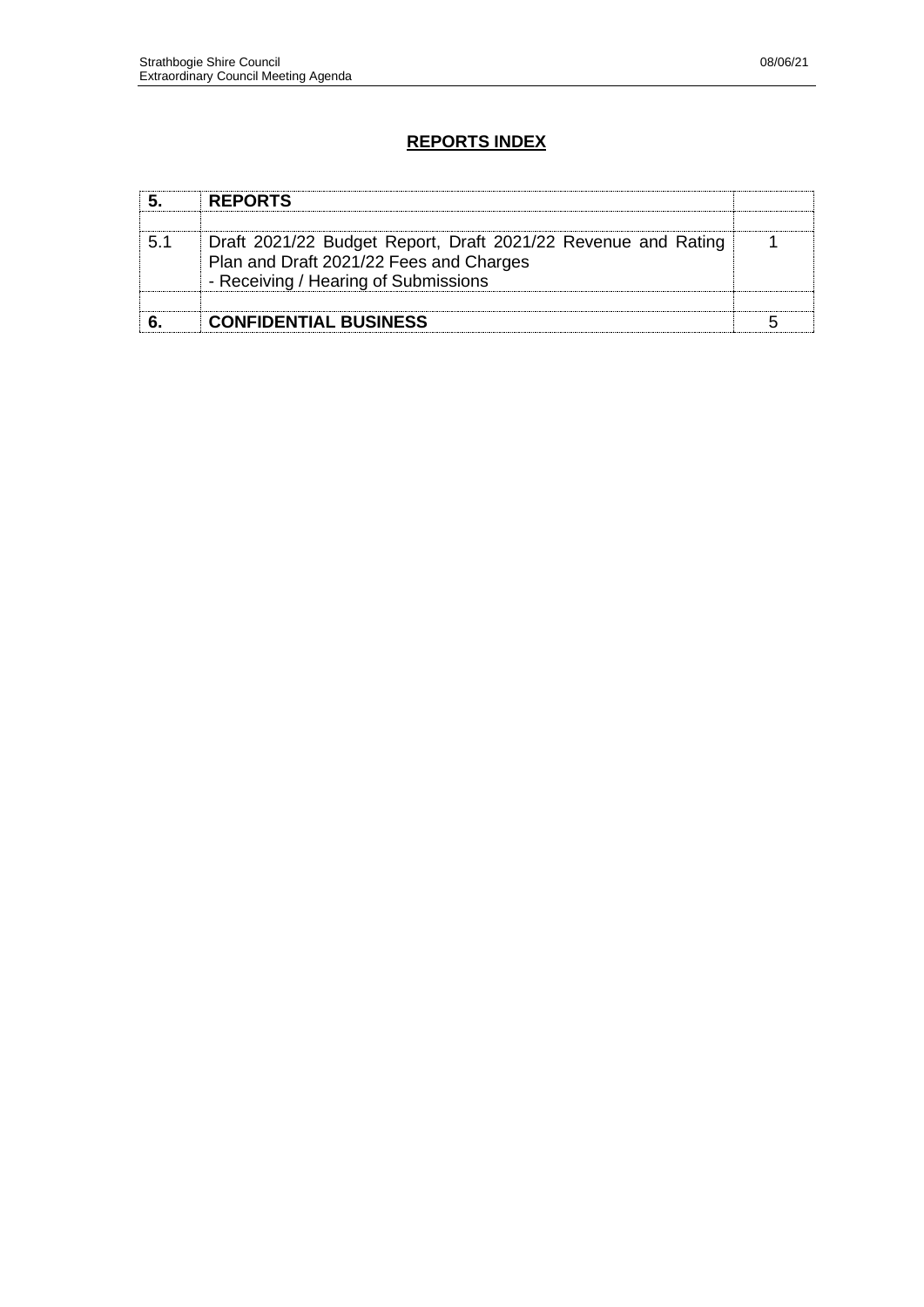# **5. REPORTS**

#### **5.1 Draft 2021/22 Budget Report, Draft 2021/22 Revenue and Rating Plan and Draft 2021/22 Fees and Charges - Receiving / Hearing of Submissions**

Responsible Officer: Director Corporate Operations

Responsible Director: Director Corporate Operations / Corporate Operations **Department** 

## *EXECUTIVE SUMMARY*

The purpose of this report is to receive / hear submissions made under Section 223 of the Local Government Act 1989 ("The Act") in relation to the Draft 2021/22 Budget Report, the draft 2021/22 Revenue and Rating Plan and the draft 2021/22 Fees and Charges.

The closing date for submissions was Monday 24 May 2021 at 5.00 p.m.

There were fifty-nine (59) submissions received for the 2021/22 Draft Budget and Revenue and Rating Plan. Nineteen submitters (19) requested to speak to their Budget submissions, (some in relation to more than one submission). Copies of all submissions have been distributed to Councillors for their information and are tabled for identification purposes.

It is noted there were no submissions received for the draft 2021/2022 Fees and Charges.

# *RECOMMENDATION*

*That Council resolve to –*

- *1. Note that there were fifty-nine submissions received in response to the public advertisement of the Draft 2021/22 Budget, Draft 2021/22 Rating and Revenue Plan and Draft 2021/22 Fees and Charges;*
- *2. Hear those who wish to be heard in support of their written submissions; and*
- *3. Formally consider all received submissions and the adoption of the Draft 2021/22 Budget, Draft 2021/22 Rating and Revenue Plan and Draft 2021/22 Fees and Charges at an Extraordinary Meeting of Council to be held on Tuesday 29 June 2021 at the Euroa Community Conference Centre, commencing at 5.00 pm.*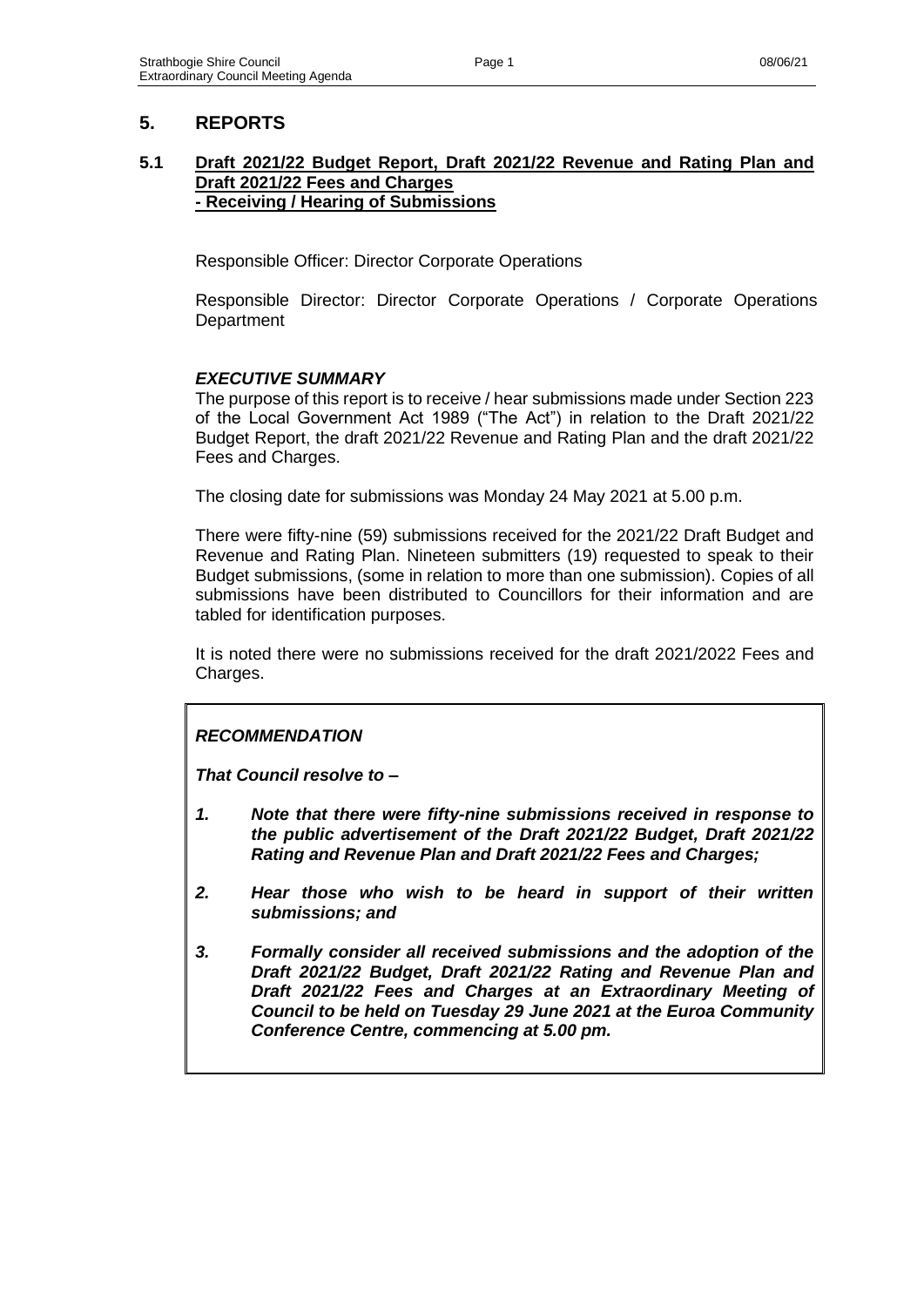5.1 Draft 2021/22 Budget Report, Draft 2021/22 Revenue and Rating Plan and Draft 2021/22 Fees and Charges - Receiving / Hearing of Submissions (cont.)

## *PURPOSE AND BACKGROUND*

The review of the proposed 2021/22 Budget, 2021/22 Revenue and Rating Plan and 2021/22 Fees and Charges was considered by Council at the Council Meeting held on Tuesday 20 April 2021. Subsequent to that meeting, public notice of the proposed Budget, Revenue and Rating Plan, and Fees and Charges was given in local newspapers, calling for submissions under Section 223 of the Act. Submissions in writing were invited until 5.00 p.m. on Monday 24 May 2021. The proposed Budget, Revenue and Rating Plan, and Fees and Charges were made available for inspection and accessible on Council's website.

#### *ISSUES, OPTIONS AND DISCUSSION*

One of the overarching governance principles in section 9 of the Local Government Act 2020 is that priority is to be given to achieving the best outcomes for the municipal community, including future generations

The proposal is to hear submissions from the community in regard to a range of issues identified in the Budget and Revenue and Rating Plan - ranging from rate levels, service delivery and capital works. Following the hearing of submissions, Council will determine a position on them at the 29 June 2021 Extraordinary Council meeting.

#### *COMMUNITY ENGAGEMENT*

One of the overarching governance principles in section 9 of the Local Government Act 2020 is that the municipal community is to be engaged in strategic planning and strategic decision making.

Council's Draft 2021/22 Budget Report, draft 2021/22 Revenue and Rating Plan and draft 2021/22 Fees and Charges have been on public exhibition for the statutory period of at least 28 days and submissions were invited from the community.

The 2021/22 Draft Budget provides funding allocations and support for nominated projects to proceed in both operational and capital works budgets, and, where appropriate, further community consultation will occur throughout the year specific to each project.

#### *POLICY CONSIDERATIONS*

The author of this report considers that the report is consistent with Council Policies and key strategic documents. Specifically, the proposed Budget and Revenue and Rating Plan are prepared in the context of Council's long-term financial planning.

#### *LEGAL CONSIDERATIONS*

One of the overarching governance principles in section 9 of the *Local Government Act 2020* is that Council decisions are to be made and actions taken in accordance with the relevant law.

The Local Government Act 1989 requires that Council give public notice of the proposed Budget and invite submissions under Section 223 of the Act. The Act requires that Council must adopt the Budget by 30 June 2021.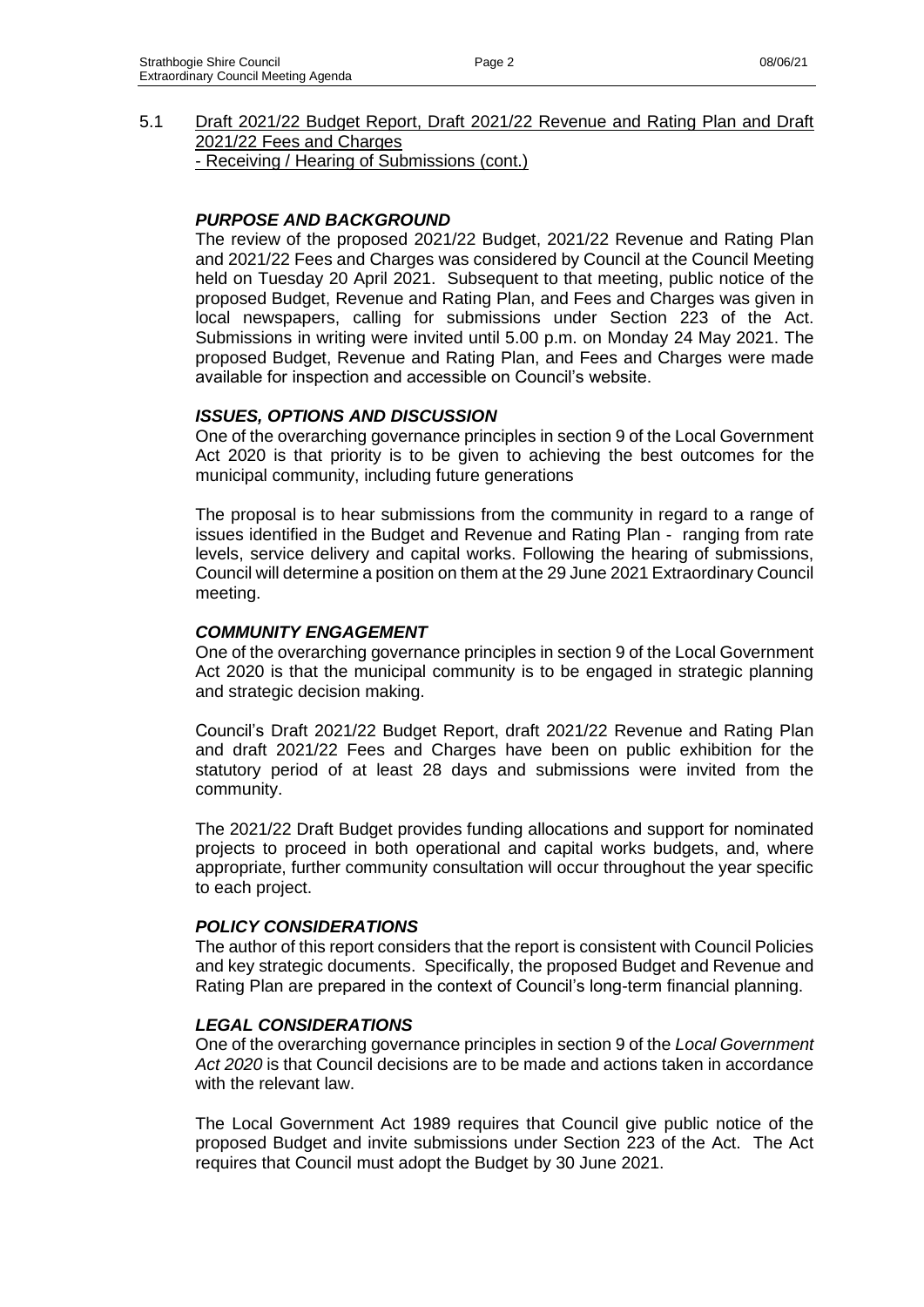5.1 Draft 2021/22 Budget Report, Draft 2021/22 Revenue and Rating Plan and Draft 2021/22 Fees and Charges - Receiving / Hearing of Submissions (cont.)

## Conflict of Interest Declaration

All officers, and/or contractors, involved in the preparation of this report have signed a written declaration that they do not have a conflict of interest in the subject matter of this report.

## **Transparency**

One of the overarching governance principles in section 9 of the *Local Government Act 2020* is that the transparency of Council decisions, actions and information is to be ensured.

The Budget process has been the subject of extensive promotion, consultation and a significant number of submissions have been received

## *FINANCIAL VIABILITY CONSIDERATIONS*

One of the overarching governance principles in section 9 of the *Local Government Act 2020* is that the ongoing financial viability of the Council is to be ensured.

The Budget, Revenue and Rating Plan, and Fees and Charges are significant documents in ensuring the financial viability of Council.

Funding provided by the Budget allows for service delivery and maintenance and upgrade of Council's asset base.

## *SUSTAINABILITY CONSIDERATIONS*

One of the overarching governance principles in section 9 of the *Local Government Act 2020* is that the economic, social and environmental sustainability of the municipal district, including mitigation and planning for climate change risks, is to be promoted.

## Economic

The Budget make provisions for a number of economic development initiatives.

## Social

The Budget address issues of:

- (a) sense of community e.g. cultural activities, stakeholder participation, recognition of diversity, cultural heritage or social cohesion;
- (b) community services e.g. range and quality of services for different groups (children and families, young people, elderly people and people with disabilities), accessibility of services or cost of services;
- (c) community health and well-being e.g. recreation facilities, public safety, health services and facilities or public health implications;
- (d) transport e.g. safety for travellers, emissions and fuel consumption, public transport usage, walking and cycling or transportation needs of all people

through provision of services as well as community facilities.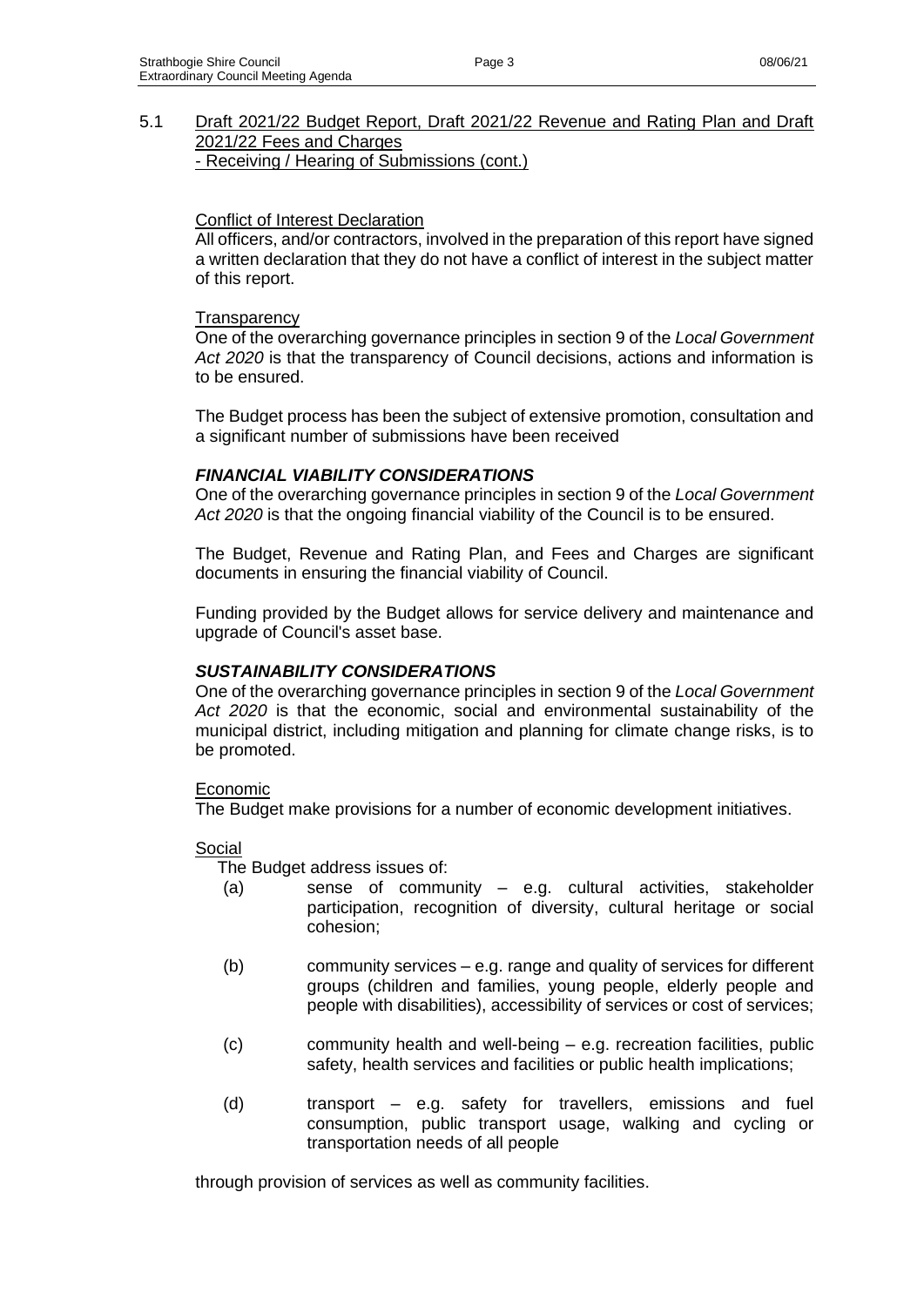5.1 Draft 2021/22 Budget Report, Draft 2021/22 Revenue and Rating Plan and Draft 2021/22 Fees and Charges - Receiving / Hearing of Submissions (cont.)

#### **Environmental/Climate change**

The Budget provides funding for initiatives in sustainability including water reuse and alternative energy.

## *INNOVATION AND CONTINUOUS IMPROVMENT*

Investments in information technology and an ongoing process of systems review contributes to innovation or continuous improvement

#### *HUMAN RIGHTS CONSIDERATIONS*

This report considers that the recommendation does not limit any human rights under the Victorian Charter of Human Rights and Responsibilities Act 2006.

#### *CONCLUSION*

Council should hear the submissions prior to adopting a position in order to finalise the Budget, Revenue and Rating Plan, and Fees and Charges.

#### *ATTACHMENTS*

Nil.

#### *TABLED DOCUMENT*

Submissions to draft 2021-22 Budget and draft 2021/22 Revenue and Rating Plan